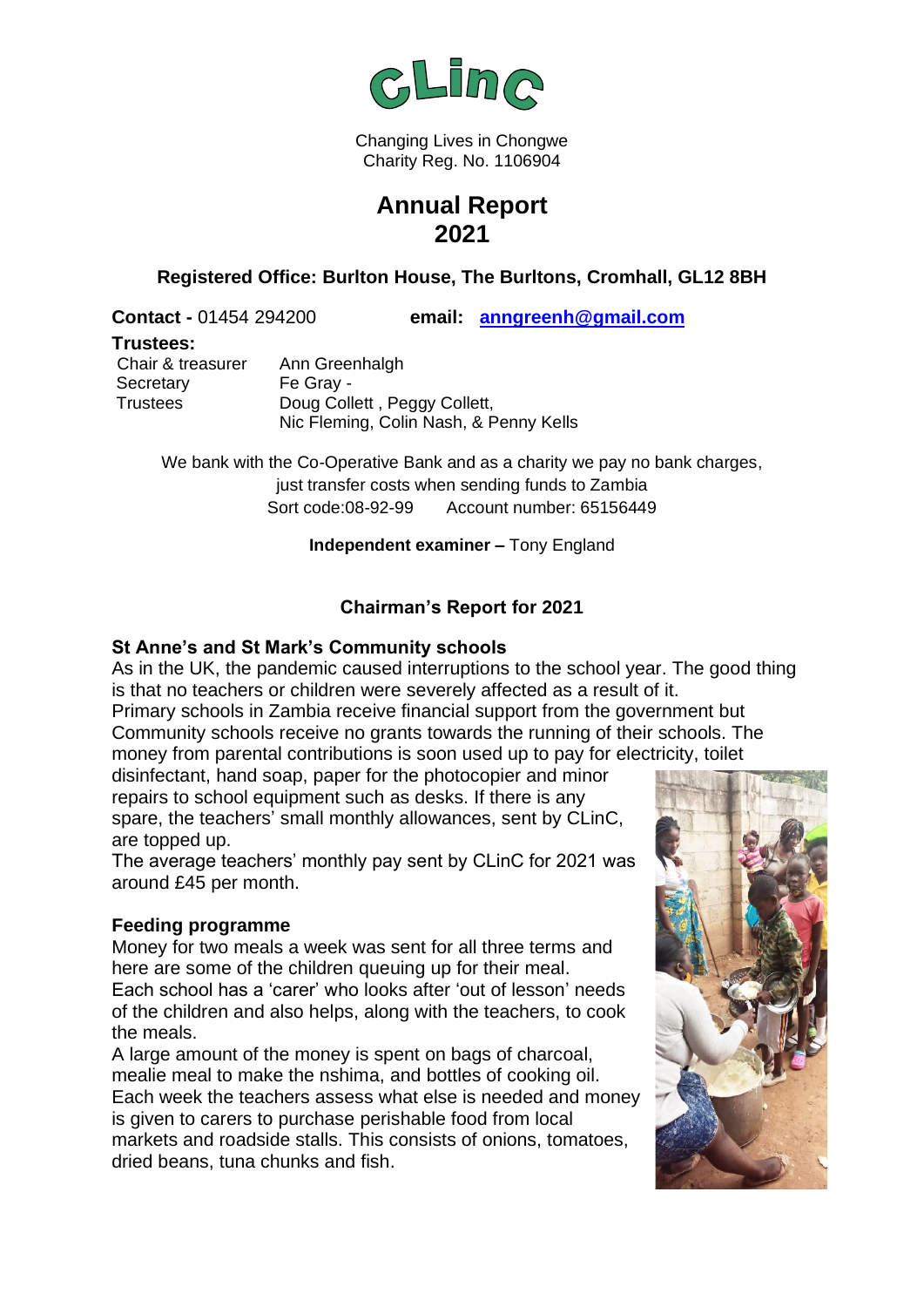These are some of the grade 7 pupils enjoying a day out following their exams. They visited a local wild life park and enjoyed seeing the animals just as we do!!

They are dressed in uniforms made by a local tailor. Uniforms are not compulsory at our schools, but parents are keen to have them if they can afford them. It also helps the local tailoring business and in 2022



the tailor will be making the uniforms for the grade 8 &9 pupils at Chipata as well.

### **Grade 8 & 9 pupils**.

In 2021 there were 93 grade 8 & 9 pupils, average age of 12-14 years, all studying at Chipata government school. Their school fees were paid for either from the Zebra Trust grant or by CLinC. The parents had to find money for uniform, shoes and books. They manage this by making personal sacrifices and it is becoming more difficult year by year.

### **New classrooms for St Anne's**.

During the year work began on demolishing the derelict housing on land adjacent to St Anne's school. Two new classrooms are now being built with a small staff room between them.

The roof is now on and the building safe with security bars on both doors and windows. CLinC has now sent money to buy windows and doors, and lay concrete floors in the classrooms

# **Teacher Training**

When the schools began, all teachers were untrained and relied upon their own schooling and teachers' guides to help them. Since then many of the teachers have been sponsored by CLinC to gain either teaching diplomas or degrees.

Four years ago, we took on the challenge of sponsoring six of



our teachers through teacher training. At the time we had no guarantee that we could afford all of the costs for the next four years but we decided to go ahead with it. Martha qualified in 2021 and this year another three of the teachers completed their courses. Two graduated before the end of the year and Charity will graduate in February 2022, delayed by Covid.



Kelvin Bwalya Mosa University

This leaves us with just Alice and Mary training at Mosa **University** 



Wendy Sakalani Open Doors Training College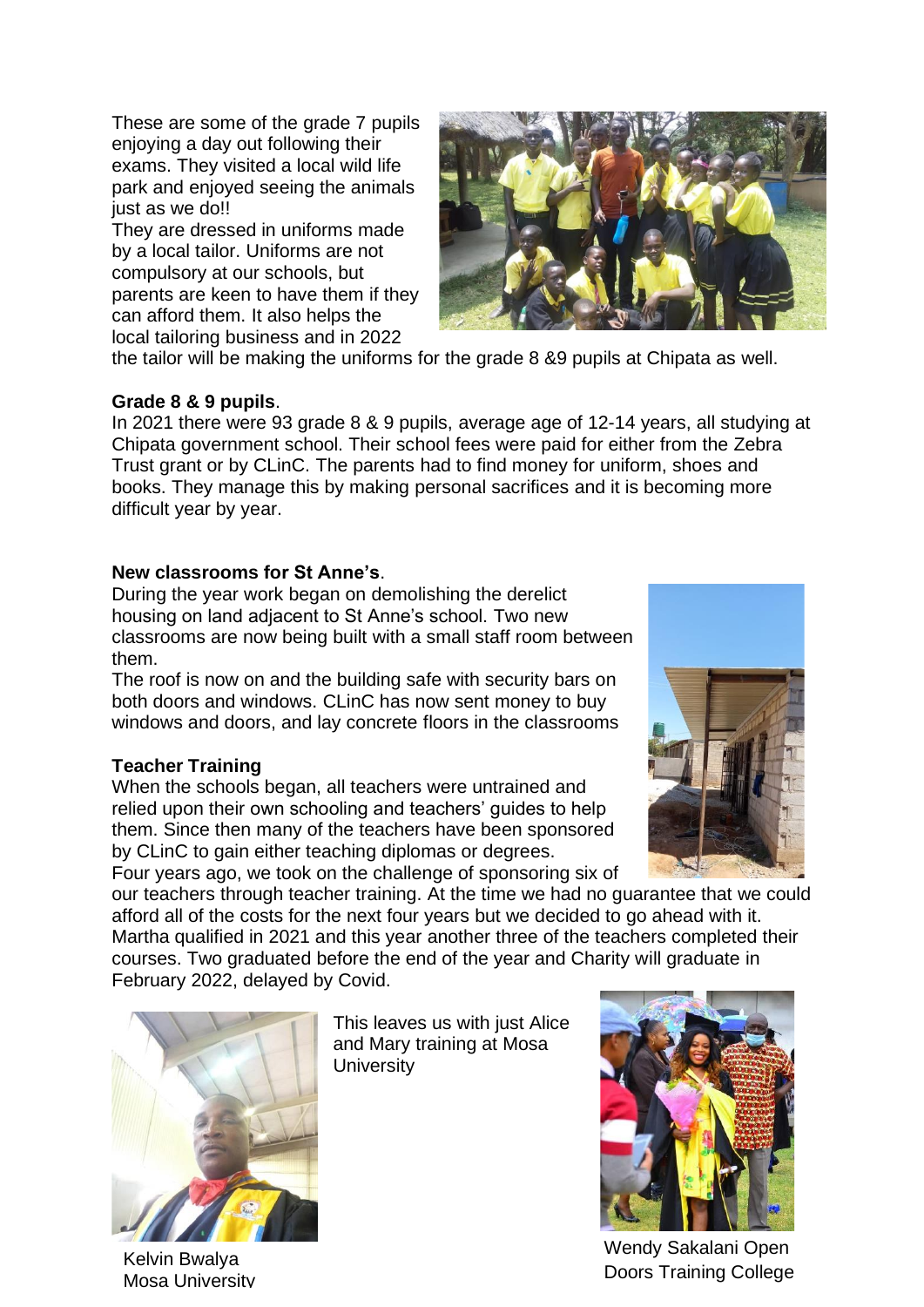All teachers in Zambia are now required to have a 'teachers' licence'. This costs around £50 per teacher and even applies to community schools.

This will also enable them to look for other teaching posts in the future, should they wish to do so. All of our teachers are required to remain in our schools for at least two years after completing training and most of them will continue teaching at St Anne's or St Mark's for much longer.

| <b>Receipts</b>            | <b>Amount</b> | <b>Notes</b>                                  |
|----------------------------|---------------|-----------------------------------------------|
|                            | £             |                                               |
| <b>Donations</b>           | 4,929         | £4,099 of this was gift aided. Thank you!     |
| Fundraising                | 3,295         | £140 sales at Almondsbury Show                |
|                            |               | £61 sales at Alveston Tea afternoon           |
|                            |               | £3094 - sale of jams, masks and crafts        |
| Teacher & pupil            | 2,450         | £2,450 Annual donations for pupil or teacher  |
| sponsorship                |               | sponsorship.                                  |
| <b>HMRC - Gift Aid</b>     | 1,855         | Thank you!                                    |
| <b>Total income</b>        | 12,529        |                                               |
| <b>Payments</b>            |               |                                               |
| Teachers' pay              | 5,177         | Monthly pay for all 10 teachers, 2 carers and |
|                            |               | security guard                                |
| <b>Feeding Programme</b>   | 3,001         | Two meals a week when school open             |
| Teacher sponsorship &      | 3.026         | We had five teachers in training.             |
| Simon                      |               | Three teachers and Simon graduated this year. |
|                            |               |                                               |
| Pupil sponsorship - school | 1,210         | There were 93 pupils at Chipata School in     |
| fees                       |               | grades 8 & 9. Zebra Trust's grant greatly     |
|                            |               | reduced the amount CLinC needed to send       |
| School equipment/ repairs  | 326           | Pump repair, septic tank emptying &           |
|                            |               | photocopier service                           |
| <b>Building project</b>    | 985           | Building two new classrooms at St Anne's      |
| Fundraising costs          | 40            | Payment for hire of hall for Annual Get-      |
|                            |               | Together on March 14th                        |
| Bank charges (UK &         | 147           | £9.50 in UK and £15 in Zambia per money       |
| Zambia)                    |               | transfer                                      |
| <b>Total spending</b>      | 13,912        |                                               |

### **Raising funds and where we spent our money in 2021**